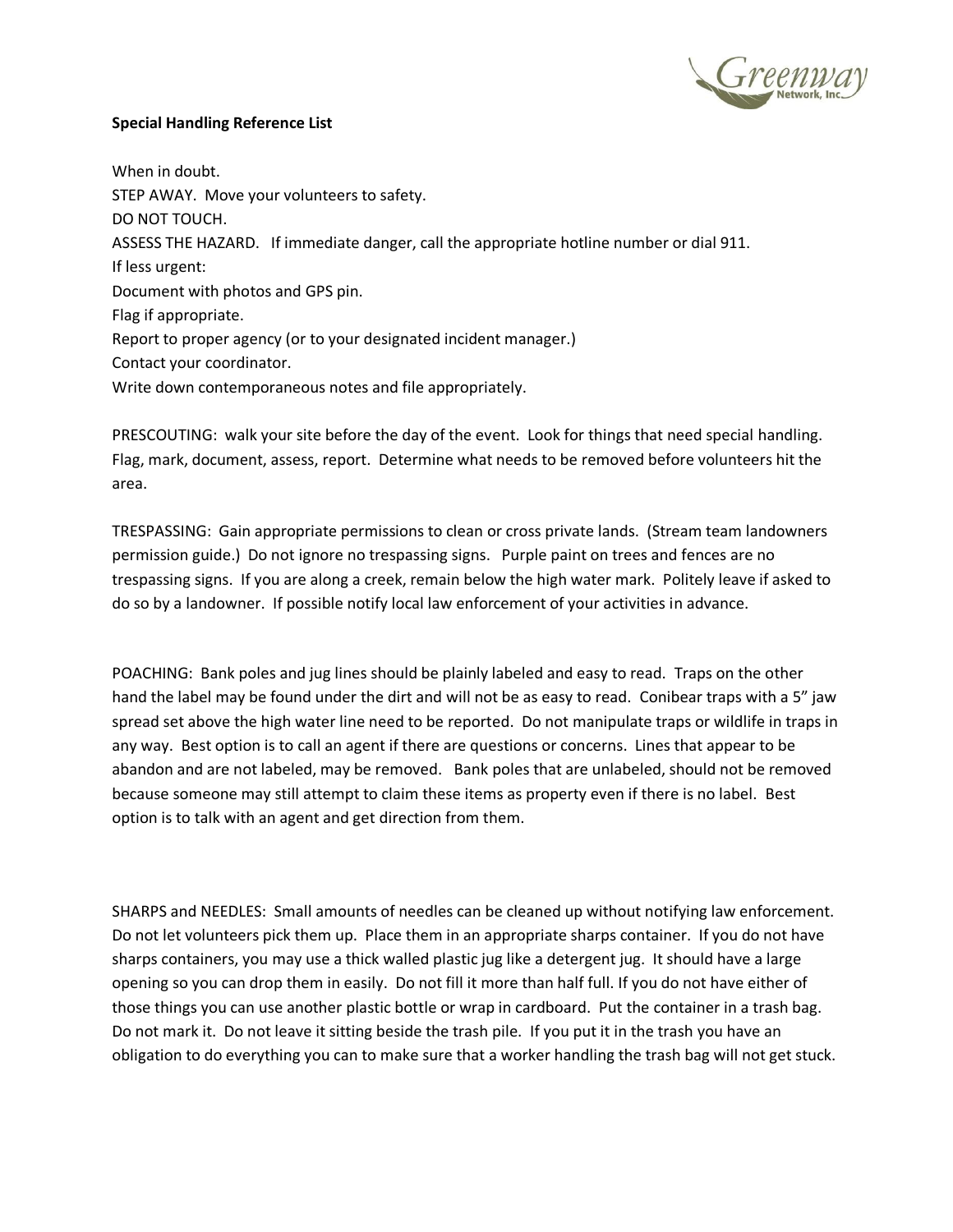NEEDLE STICK. If you or a volunteer get stuck by a needle, wash the area with soapy water. Follow up with a Dr within 1-2 days. As a team leader you may choose to get hepatitis vaccines and make sure your tetnus vaccine is up to date.

MEDICAL WASTE: Household medical waste that does not have flowing blood and can be cleaned up wearing gloves. Double gloves are encouraged. Medical waste that looks like they may be from commercial activity should be reported.

TANKS, BARRELS, CHEMICALS. Step away! DO NOT MOVE. Report to DNR. If you take it, you own it and you are responsible for cleanup costs. Flag with tape. Note marks and labels. Take a picture. Get GPS coordinates. Call it in.

DRUGS AND DRUG CAMPS. Drug labs and marijuana farms are increasingly close to streams and under bridges. Drug labs may look like homeless camps but they contain things like butane containers and lots of household and industrial chemical containers, propane tanks, tubing and bottles of waste. These sites should be avoided. Trust your 'spidey senses' and do not enter or visibly document the sites if you feel uncomfortable. Report them to law enforcement. Do not enter pot groves. They are likely boobytrapped and also likely watched.

Bottles containing unidentified liquids should be left in place. Lots of bits of wax paper may indicate processing of pure THC and can be considered hazardous. If a site is cleared by law enforcement for you to clean, wear double gloves. DO NOT use hand sanitzer. Wash in soapy water.

CLEAN UP. Because there is a slight chance that you or your volunteers could come in contact with illicit drugs while cleaning up needles or lab sites, you should never use hand sanitizer. Carry a labeled water bottle or gallon jug of water with a few drops of soap in it and rinse your hands thoroughly. Your coordinator may provide for other soap and water hand washing stations. If it in doubt, use the stream if you are nearby. If anyone exhibits strange symptoms after using hand sanitizer, seek medical attention immediately and notify medical personnel that the individual may have come in contact with drug residue prior to using the hand sanitzer.

MEDICAL EMERGENCY.

- Smaller than a band aid be SURE to tell them to see a physician (even for a small scratch).
- Bigger than a band aid call 911
	- o Isolate the problem
	- $\circ$  Provide on-site assistance at the level you are personally comfortable/trained
	- o Do not transport individuals in your personal vehicle.
	- $\circ$  call 911
	- o Report to Rendezvous leader
	- o Make notes
		- who